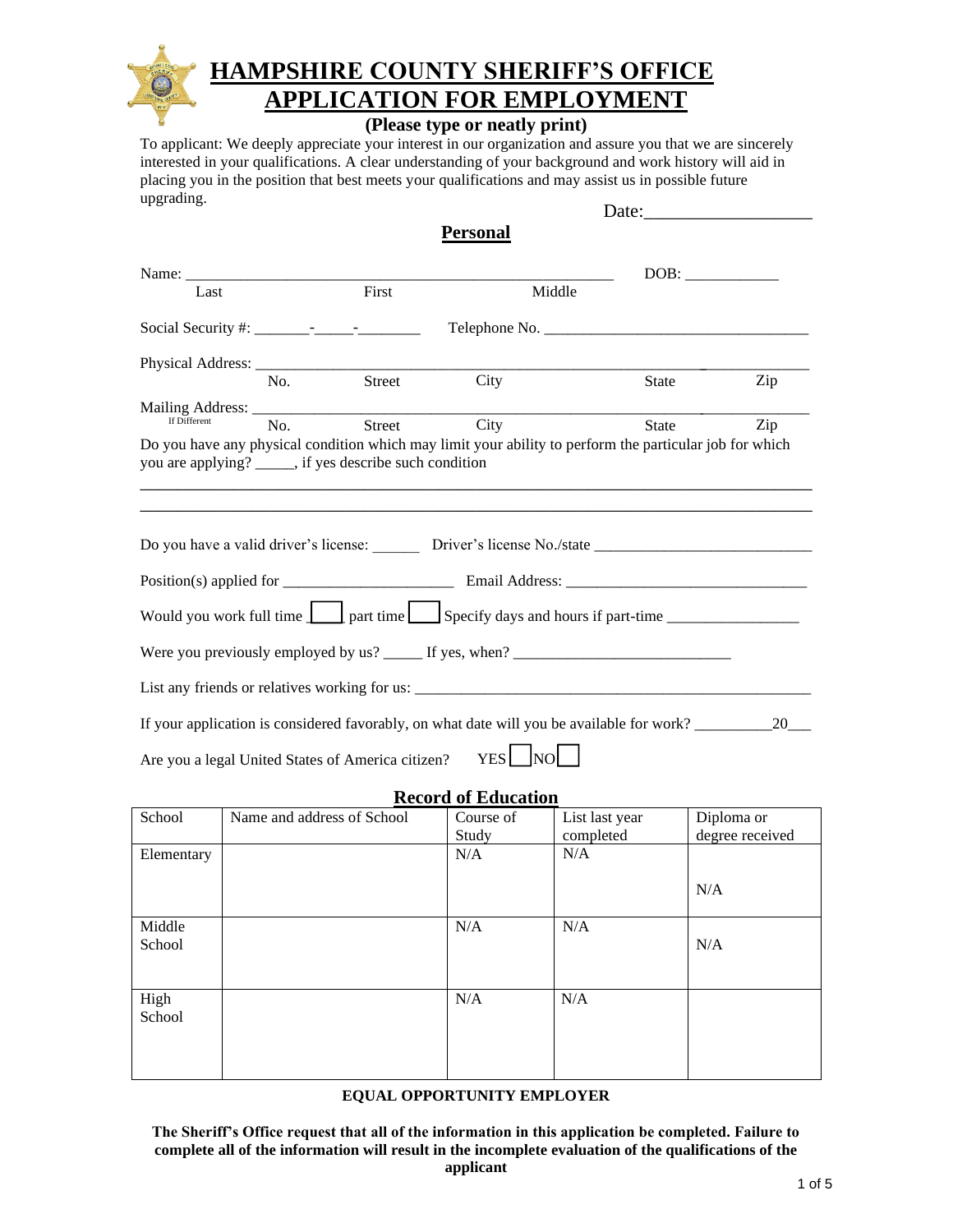

# **HAMPSHIRE COUNTY SHERIFF'S OFFICE APPLICATION FOR EMPLOYMENT**

**(Please type or neatly print)**

| College/<br>University   |  |  |
|--------------------------|--|--|
| Vocational-<br>Technical |  |  |

### **Law Enforcement Academies attended and other certificates/training earned**

| <b>Academy</b> | <b>City/State</b> | Hours | <b>Certificate Earned</b> | <b>Expiration of</b><br>Cert. |
|----------------|-------------------|-------|---------------------------|-------------------------------|
|                |                   |       |                           |                               |
|                |                   |       |                           |                               |
|                |                   |       |                           |                               |
|                |                   |       |                           |                               |
|                |                   |       |                           |                               |
|                |                   |       |                           |                               |
|                |                   |       |                           |                               |

### **Military Service/Experience**

| <b>Branch</b> | <b>Dates of Service</b> | Location | <b>Grade/Rank</b> | <b>Supervisor</b> |
|---------------|-------------------------|----------|-------------------|-------------------|
|               |                         |          |                   |                   |
|               |                         |          |                   |                   |
|               |                         |          |                   |                   |
|               |                         |          |                   |                   |
|               |                         |          |                   |                   |
|               |                         |          |                   |                   |
|               |                         |          |                   |                   |
|               |                         |          |                   |                   |

#### **EQUAL OPPORTUNITY EMPLOYER**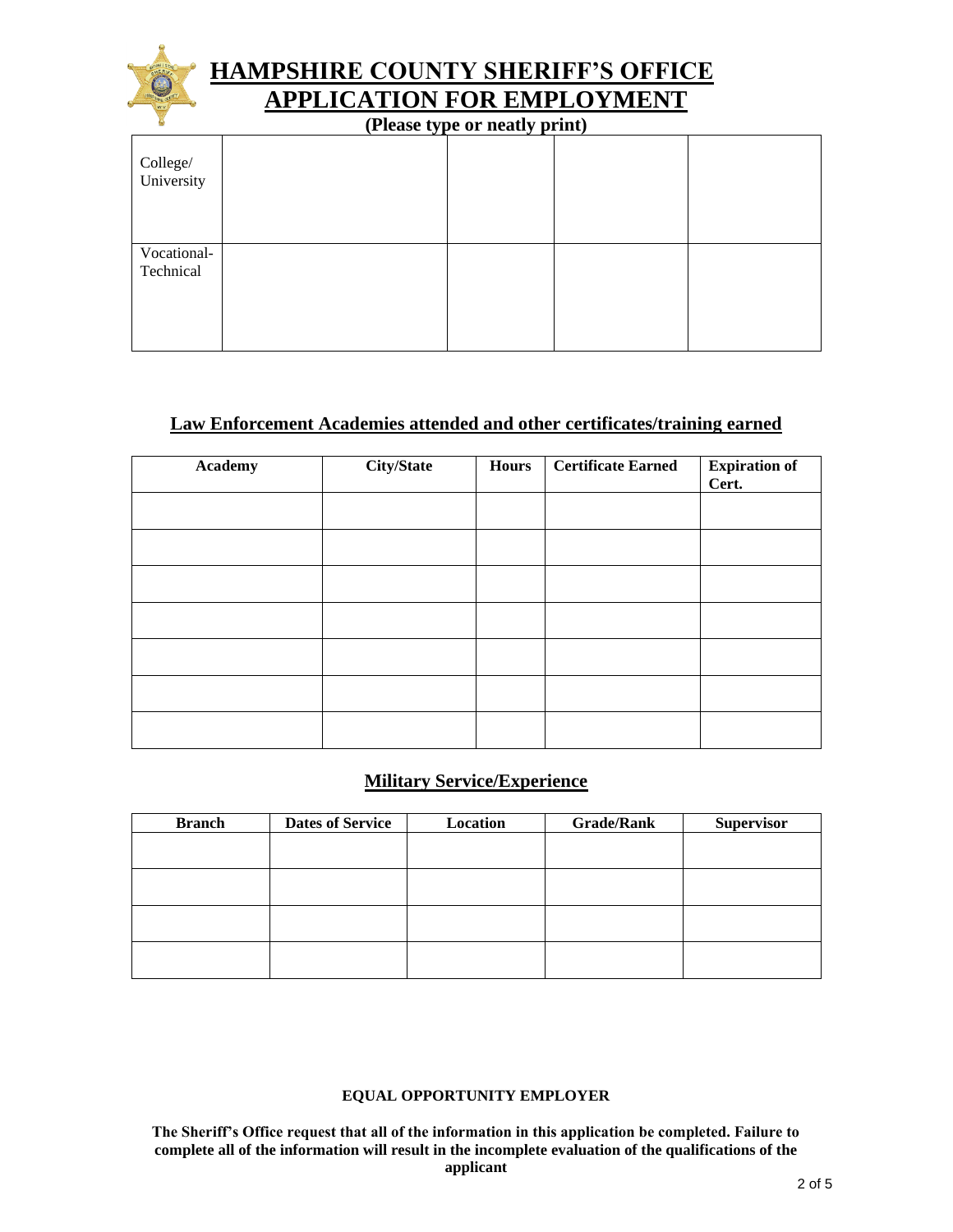

# **HAMPSHIRE COUNTY SHERIFF'S OFFICE APPLICATION FOR EMPLOYMENT**

**(Please type or neatly print)**

### **Work Experience**

|                                                                                                                                                                              |                 | (Start by listing most recent) (List any volunteer organizations) |                   |                       |                   |  |  |
|------------------------------------------------------------------------------------------------------------------------------------------------------------------------------|-----------------|-------------------------------------------------------------------|-------------------|-----------------------|-------------------|--|--|
| <b>Dates</b>                                                                                                                                                                 | <b>Employer</b> | <b>Position and Job</b>                                           | <b>Immediate</b>  | Phone#                | <b>Reason for</b> |  |  |
| <b>Employed</b>                                                                                                                                                              |                 | <b>Description</b>                                                | <b>Supervisor</b> | and<br><b>Address</b> | leaving           |  |  |
|                                                                                                                                                                              |                 |                                                                   |                   |                       |                   |  |  |
|                                                                                                                                                                              |                 |                                                                   |                   |                       |                   |  |  |
|                                                                                                                                                                              |                 |                                                                   |                   |                       |                   |  |  |
|                                                                                                                                                                              |                 |                                                                   |                   |                       |                   |  |  |
|                                                                                                                                                                              |                 |                                                                   |                   |                       |                   |  |  |
|                                                                                                                                                                              |                 |                                                                   |                   |                       |                   |  |  |
|                                                                                                                                                                              |                 |                                                                   |                   |                       |                   |  |  |
|                                                                                                                                                                              |                 |                                                                   |                   |                       |                   |  |  |
|                                                                                                                                                                              |                 |                                                                   |                   |                       |                   |  |  |
|                                                                                                                                                                              |                 |                                                                   |                   |                       |                   |  |  |
|                                                                                                                                                                              |                 |                                                                   |                   |                       |                   |  |  |
|                                                                                                                                                                              |                 |                                                                   |                   |                       |                   |  |  |
|                                                                                                                                                                              |                 |                                                                   |                   |                       |                   |  |  |
|                                                                                                                                                                              |                 |                                                                   |                   |                       |                   |  |  |
|                                                                                                                                                                              |                 |                                                                   |                   |                       |                   |  |  |
|                                                                                                                                                                              |                 |                                                                   |                   |                       |                   |  |  |
|                                                                                                                                                                              |                 |                                                                   |                   |                       |                   |  |  |
|                                                                                                                                                                              |                 |                                                                   |                   |                       |                   |  |  |
|                                                                                                                                                                              |                 |                                                                   |                   |                       |                   |  |  |
|                                                                                                                                                                              |                 |                                                                   |                   |                       |                   |  |  |
|                                                                                                                                                                              |                 |                                                                   |                   |                       |                   |  |  |
|                                                                                                                                                                              |                 |                                                                   |                   |                       |                   |  |  |
|                                                                                                                                                                              |                 |                                                                   |                   |                       |                   |  |  |
|                                                                                                                                                                              |                 |                                                                   |                   |                       |                   |  |  |
|                                                                                                                                                                              |                 |                                                                   |                   |                       |                   |  |  |
|                                                                                                                                                                              |                 |                                                                   |                   |                       |                   |  |  |
|                                                                                                                                                                              |                 |                                                                   |                   |                       |                   |  |  |
|                                                                                                                                                                              |                 |                                                                   |                   |                       |                   |  |  |
|                                                                                                                                                                              |                 |                                                                   |                   |                       |                   |  |  |
| May a member of the Hampshire County Sheriff's Office contact your past employer(s) for reference? If<br>you do not want all employers contacted specify which ones. YES YES |                 |                                                                   |                   |                       |                   |  |  |
|                                                                                                                                                                              |                 |                                                                   |                   |                       |                   |  |  |
|                                                                                                                                                                              |                 |                                                                   |                   |                       |                   |  |  |
|                                                                                                                                                                              |                 |                                                                   |                   |                       |                   |  |  |
|                                                                                                                                                                              |                 |                                                                   |                   |                       |                   |  |  |
| <b>YES</b><br>NO<br>Have you ever been dismissed from employment for any reason?                                                                                             |                 |                                                                   |                   |                       |                   |  |  |
| If YES, Explain (use additional if necessary):                                                                                                                               |                 |                                                                   |                   |                       |                   |  |  |
|                                                                                                                                                                              |                 |                                                                   |                   |                       |                   |  |  |
|                                                                                                                                                                              |                 |                                                                   |                   |                       |                   |  |  |
|                                                                                                                                                                              |                 |                                                                   |                   |                       |                   |  |  |
|                                                                                                                                                                              |                 |                                                                   |                   |                       |                   |  |  |
|                                                                                                                                                                              |                 | EQUAL OPPORTUNITY EMPLOYER                                        |                   |                       |                   |  |  |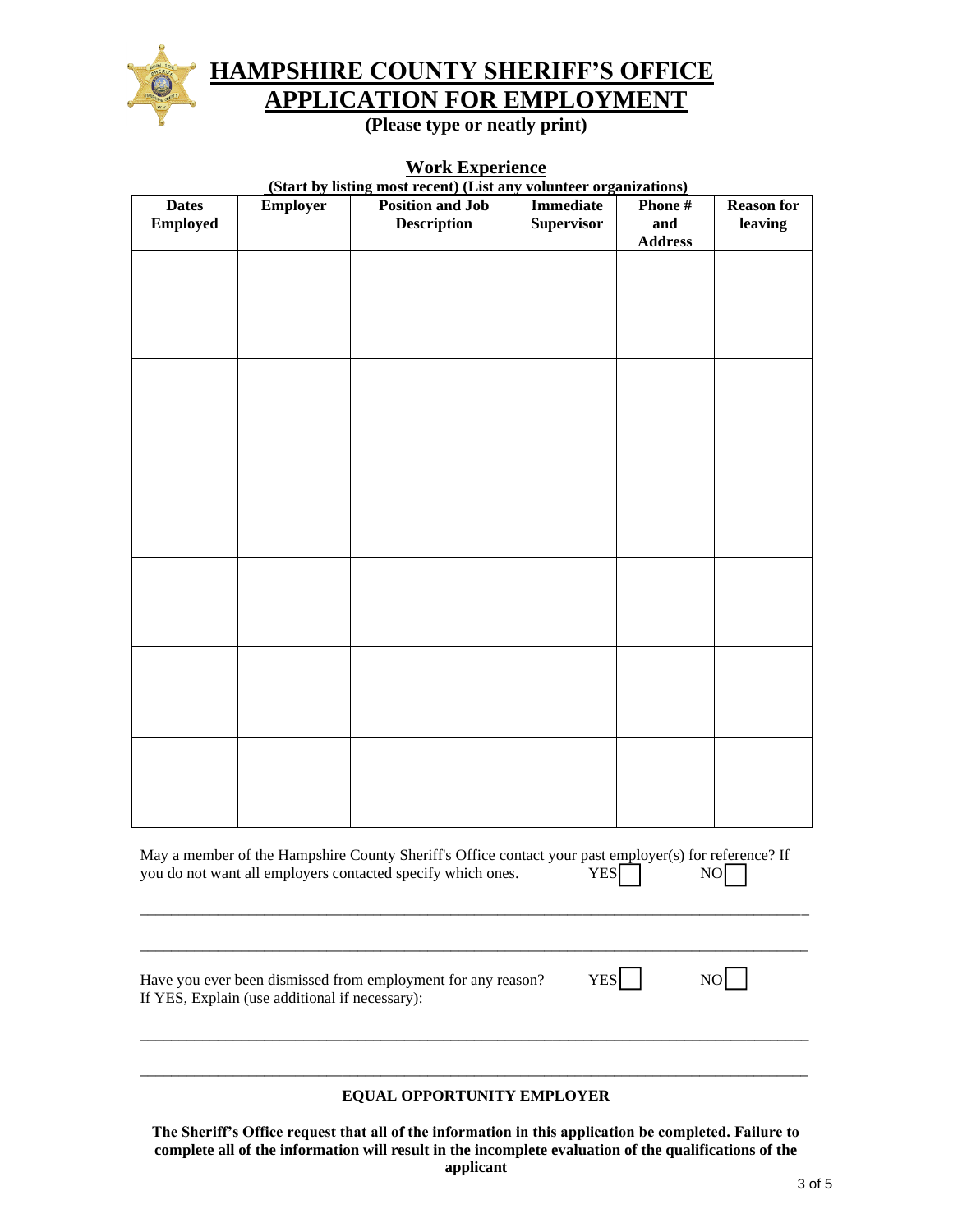|            |                  |                                                      | <b>APPLICATION FOR EMPLOYMENT</b><br>(Please type or neatly print)                               |               |                              |             |
|------------|------------------|------------------------------------------------------|--------------------------------------------------------------------------------------------------|---------------|------------------------------|-------------|
|            |                  | If yes, explain (use additional sheets if necessary) | Have you ever resigned in lieu of dismissal from employment for any reason?                      |               | Jnol<br><b>YES</b>           |             |
|            |                  |                                                      |                                                                                                  |               |                              |             |
|            |                  | If YES, explain (use additional sheets if necessary) | Have you ever been charged or convicted of a felony or misdemeanor?                              |               | <u>Inol</u><br>$YES$ $\perp$ |             |
| Date       | Charge           | Court                                                | City/State                                                                                       | Circumstances |                              | Disposition |
| <b>YES</b> | N <sub>O</sub>   |                                                      | If YES give dates of suspension and/or revocation, state of suspension or revocation and reason: |               |                              |             |
|            | If YES, explain: |                                                      | Are you or have you in the past been addicted to any type of intoxicating liquors or drugs? YES  |               |                              |             |
|            | If YES, explain: |                                                      | Have you ever used and/or possessed a controlled substance illegally?                            |               | NO<br>YES <sup>1</sup>       |             |
|            | If YES, explain: |                                                      | Have you ever been diagnosed with any type of mental disorder?                                   | <b>YES</b>    | $\Box$ NO $\Box$             |             |

### **EQUAL OPPORTUNITY EMPLOYER**